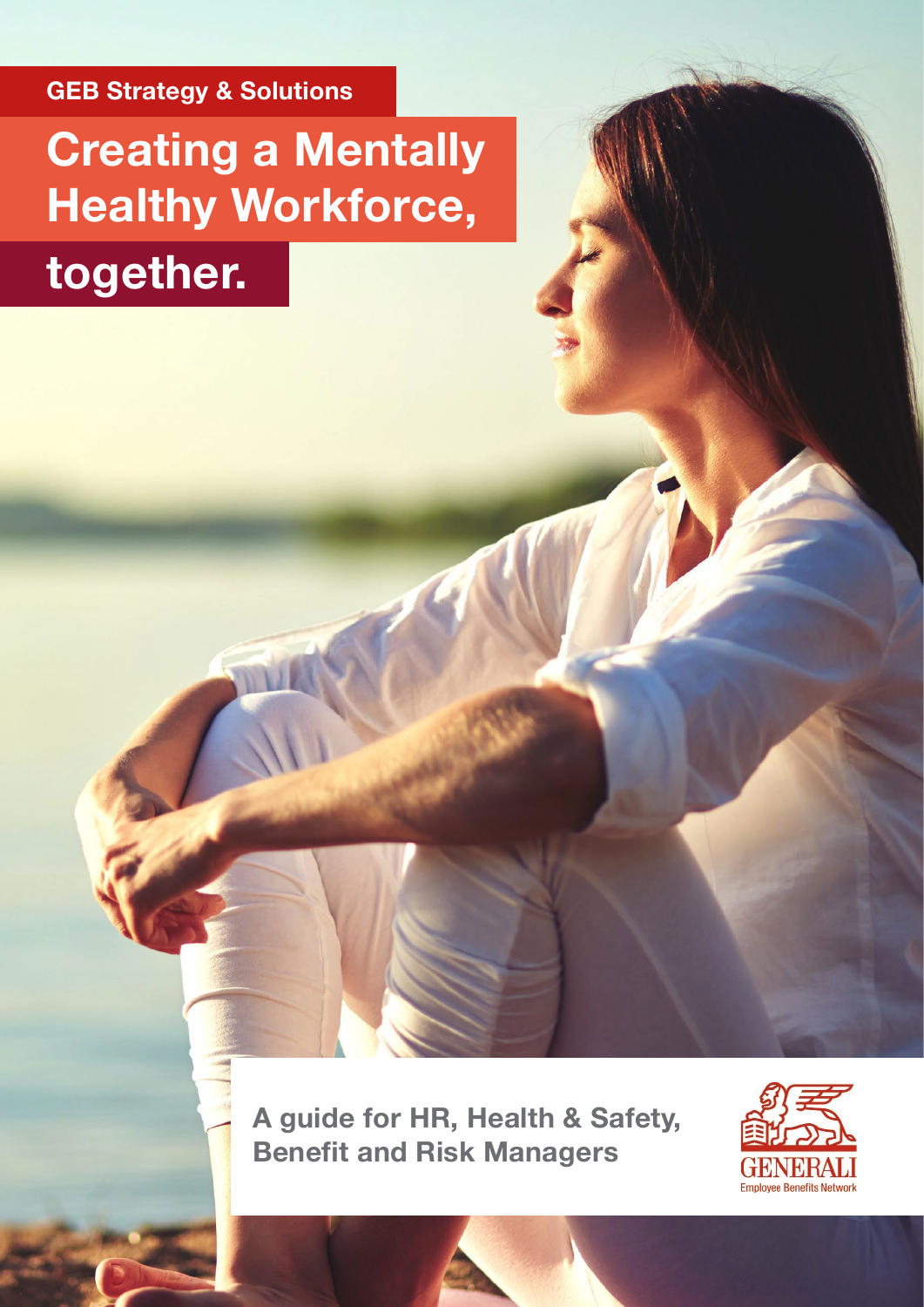# **The value of a mentally healthy workforce**

#### **Supporting mental health is a shared, cross-functional responsibility**

Poor mental health across the workforce drives costs related to presenteeism, absenteeism, and health and disability claims. With such a wide-ranging impact across the organisation, mental health must be a critical concern for senior management, HR, Health & Safety and Risk managers. However, since psychological wellbeing at work is a relatively new strategic priority, knowing where to begin and how to develop an effective mental health strategy is a key challenge.

Generali Employee Benefits (GEB) is an expert in risk management and has partnered with leading providers of mental health services to help support multinational organisations on their path to developing effective mental health strategies. In this guide we will address a strategic approach to the topic of mental health at work, and how we can support you to develop a preventative mental health strategy.

#### **Why mental health matters**

The importance of supporting psychological health in the workplace has long been recognised, but research carried out by LifeWorks (formerly Morneau Shepell) in 2020 identified a decline in mental health scores across multiple geographies at a magnitude associated with a 'crisis'.1 It is estimated that poor health (related to all mental disorders and associated productivity-loss) costs the global economy \$2.5Trillion annually<sup>2</sup> and this is increasing. In 2020, Deloitte provided an updated analysis of UK mental health data from 2017 and found a 16% increase (equivalent to £6bn) in the cost of poor mental health to UK employers over 3 years.<sup>3</sup> Productivity is not the only concern however, since mental disorders (vs. all workplace injuries and diseases) result in the longest time off work (median 17.6 weeks), and the highest costs (median claim cost is \$28,400).<sup>4</sup>

### **A new urgency and opportunity with the ISO45003 guidelines**

In June 2021 an international set of standards were released focusing on mental health hazards in the workplace (the ISO45003 Guidelines). These guidelines create a new emphasis on the shared responsibility for managing mental health risks between the employer and employees and present a framework for employers to take action. This includes suggested analysis of several factors for possible change across organisations to improve and manage overall psychosocial risk among employees.

### **Making the case for investment**

Data from multiple sources shows a positive return when organisations invest in employee mental health. The World Health Organisation indicates that every \$1 invested in employee mental health leads to a return of \$4 in health and productivity.<sup>5</sup> The case for investment is made even stronger in Deloitte's updated analysis of UK data, finding an average return of £5 for every £1 spent in 2020, up from the £4 to £1 return identified in 2017.<sup>3</sup> LifeWorks' 2020 Mental Health Index research also indicated that employees who report better employer support have better Index scores, showing a direct correlation between employer interest and employee wellbeing.<sup>1</sup>

Though these data sources are promising, we still advise a cautious interpretation of ROI figures, given the variability of organisational structures, programme design and marketplace upon which results are based. At GEB we favour a more consultative approach with each client, focusing instead on other KPIs to measure programme efficacy (e.g. an outcome focus). This approach can help organisations to set achievable goals and understand the actions required to generate any returns (financial and otherwise).

## **How we support you**

Aligned with the new international guidelines for workplace mental health, we believe in holistic strategies founded on three key principles:

- **• Strategies that prevent risk**
- **• The collective responsibility of the employer and employees**
- **• Early intervention and accessible support**

In order to support you, we have partnered with two leaders in organisational mental health who collectively deliver on these key principles to help you develop a holistic mental health strategy. In this guide, and on our dedicated webpages, you will find information and resources to help you begin developing your mental health strategy. In addition, we offer every client a complimentary workshop to help you define your strategic plan.

Please refer to the last page of this guide for more information on the mental health workshop.

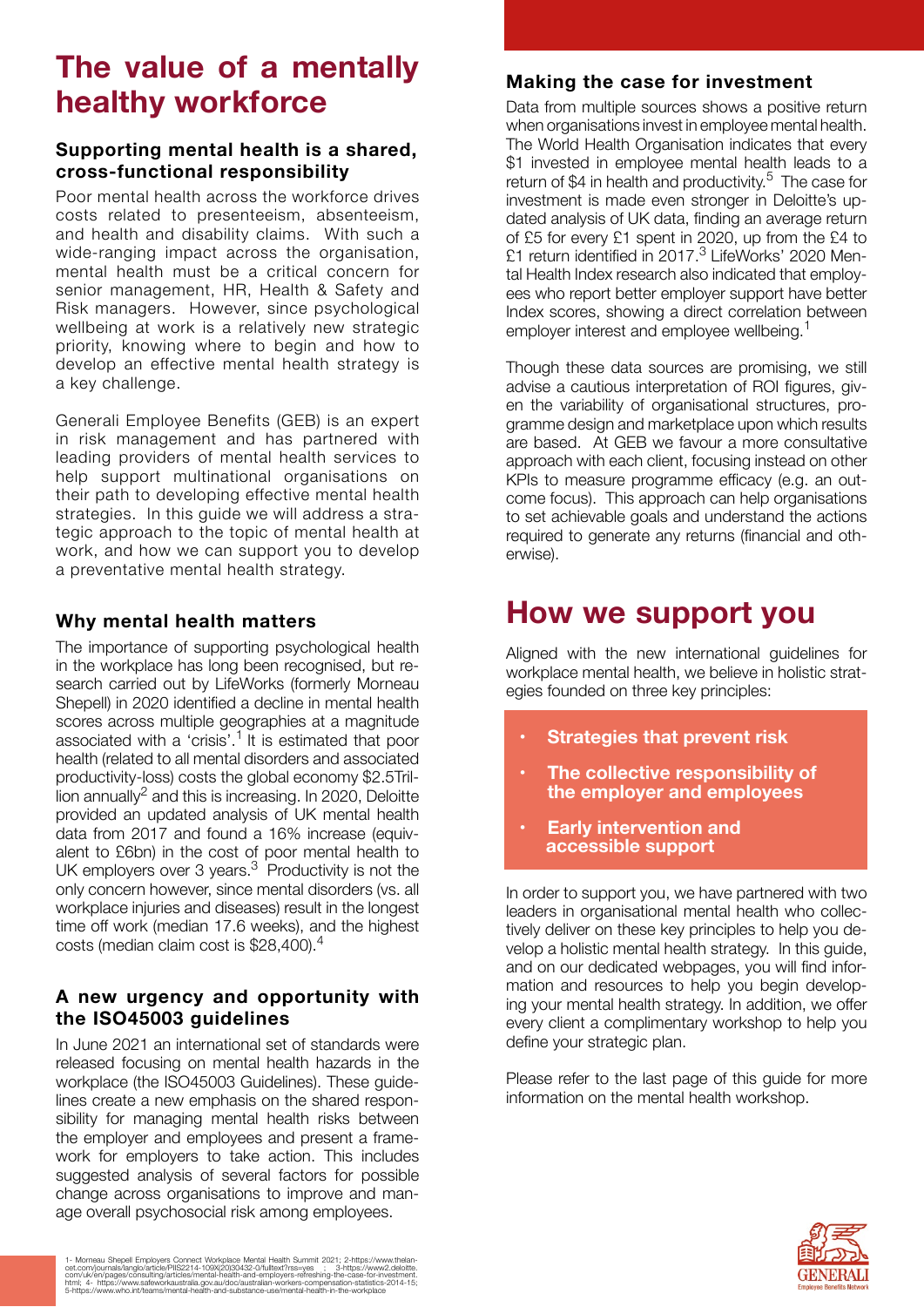# **Our Solutions**

#### **Prevent mental health risk with FlourishDx**

There are eight psychological hazards that may be present in your workplace, ranging from lack of autonomy, to organisational justice. GEB has partnered with FlourishDx, a global risk assessment platform, that will help you to gather detailed insights into which psychological hazards exist in your workplace, and how you can build a pragmatic mental health strategy to address them with a focus on prevention and risk mitigation.

### **About FlourishDx**

FlourishDx is the leading workplace psychological health and safety platform. The FlourishDx platform helps Risk professionals work together to address psychological risks and promote positive mental health. The platform's proactive focus on illness prevention and wellbeing optimisation enables you to reduce psychological hazards, mitigate harm and work together with your employees to build individual and organisational resilience. The platform is suitable for multinational organisations, providing a centralised view of your global workforce. It can be implemented in all countries in multiple languages.

### **The FlourishDx Platform**

#### **Employee surveys & data analytics**

Gather feedback from employees and monitor workplace factors that influence mental wellbeing.

#### **Risk management tools**

Tools to help employers comply with workplace health and safety obligations, mitigate risks, and comply with the incoming ISO45003 guidelines.

#### **Line manager training**

Specialised training for line managers to improve psychological health and safety, and support return to work after illness for their team members.

#### **Mental health education**

FlourishDx contains hours of content to help develop mental resilience, optimise wellbeing, and increase employee awareness of the pathways available for psychological support and treatment.

#### **Wellbeing check-ins**

Users can access 'Flourish' surveys to help them track their development of the pillars of positive mental health and be linked to evidence-based wellbeing improvement exercises.

#### **Stress reduction**

Users can access guided audio meditations to help reduce stress, improve sleep and increase overall mental wellbeing.

#### **Digital coaching**

FlourishDx's 'coach bot' provides the suggestions and encouragement employees need to keep selfcare top of mind in a fun and friendly way.



#### **Assess your current practices with the Mental Health Audit tool**

We are pleased to give you free access to an online audit tool that will guide you through questions to assess your current organisational practices compared to best practice models and an instant report with practical recommendations and priority actions.

#### **Who should complete the audit?**

The audit can be completed by a local office or global head office. In either situation, we recommend that the audit is completed by someone familiar with current organisational practices and available resources to support mental health (e.g. CEO, Managing Director, HR or Health & Safety, etc.)

#### **Access the Mental Health Audit Tool**

Click 'Begin Your Audit' below:



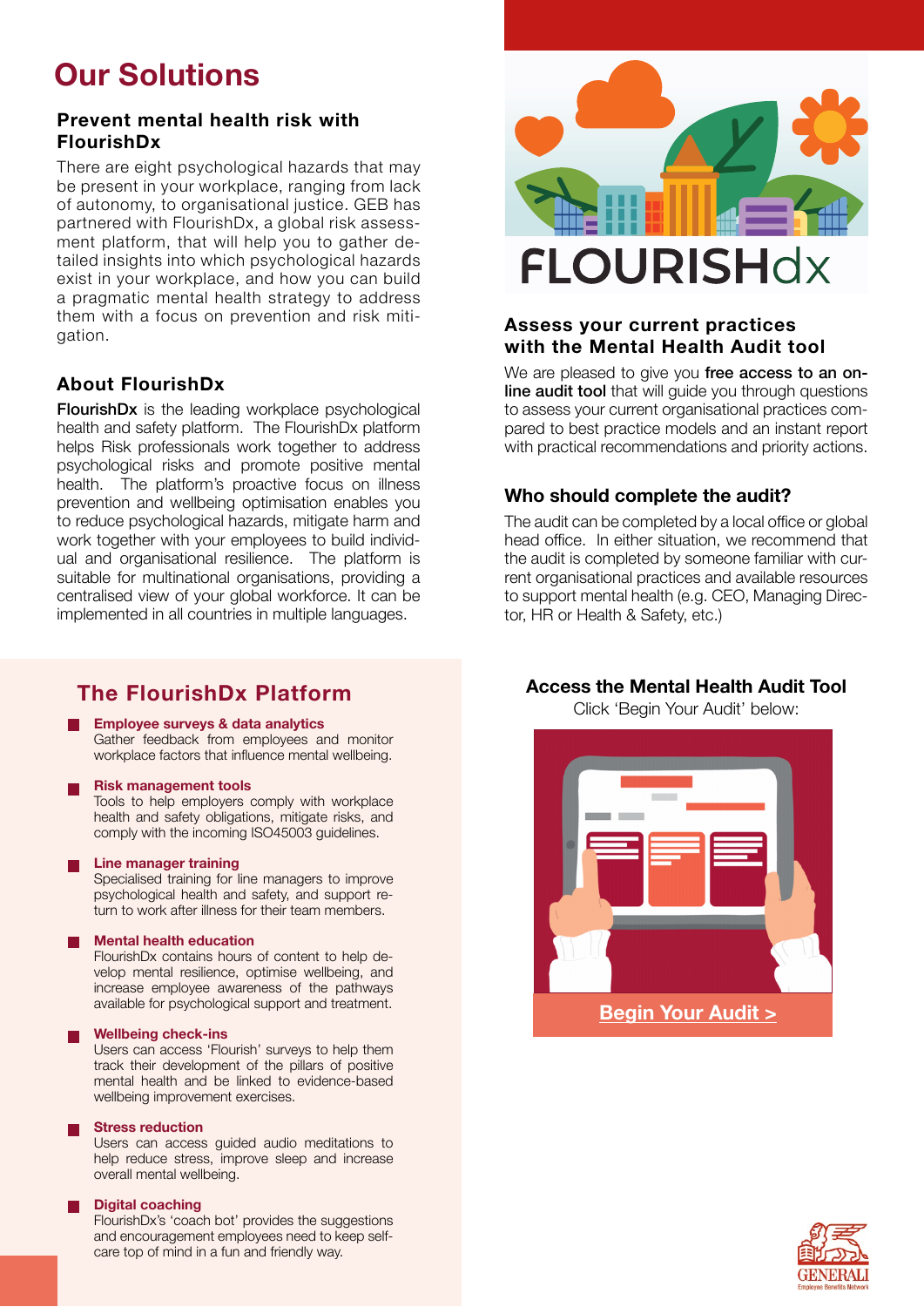# **Our Solutions**

#### **Working in partnership with LifeWorks**

Not all psychological hazards can be eliminated and some psychological issues originate outside the workplace, so it's important to build employee resilience by providing access to holistic wellbeing support. This is why we have partnered with LifeWorks, a leading provider of Employee Assistance for short-term, solution-focused counselling, emotional support and resilience development.

### **About LifeWorks**

LifeWorks combines modern employee assistance, wellness, recognition and incentive programs into a unified total wellbeing solution that engages with 100% of your people to achieve complete mental, physical, social and financial wellbeing using an industry leading platform. The EAP services are available in 200 languages and the app is available in 47 languages, supporting over 180 countries.

#### **Improving lives with the LifeWorks Platform**

The Lifeworks app is rich in educational resources and digital health tools that empower employees to more fully understand their current state of health across key risk areas such as general health, physical activity and emotional stress. Employees can also join digital programmes to help them navigate challenges like stress & anxiety or divorce to improve their lives at home and work.

#### **Making support more accessible with 24X7 counselling and professional services**

The service gives your employees 24/7 access to private, anonymous counselling sessions with clinical counsellors through video, telephone, live chat, online groups and in some cases, face-to-face counselling. Employees can also reach professional advisers on work and life issues such as financial, legal and retirement matters.

#### **Dedicated support for managers**

LifeWorks also gives your line managers the knowledge and skills to help employees with issues such as suicide & depression, workplace-aggression, bullying and sexual harassment. It also offers employee referrals and Manager Personal Growth programmes including stress management, succeeding as a manager, workload, managing absence and appraisals.



### **Mental health during COVID-19**

The LifeWorks Mental Health Index shines a spotlight on the current mental health status of employed adults amidst the COVID-19 pandemic across Canada, the United States, the United Kingdom and Australia. Benchmarked against 2017-2019 data, fluctuations in the Index can predict cost and productivity risks while informing the need for mental health investments by business and government. The Index is released monthly and you can access a copy below.

#### **Access the Mental Health Index Report**

Click 'Access the Index' below: